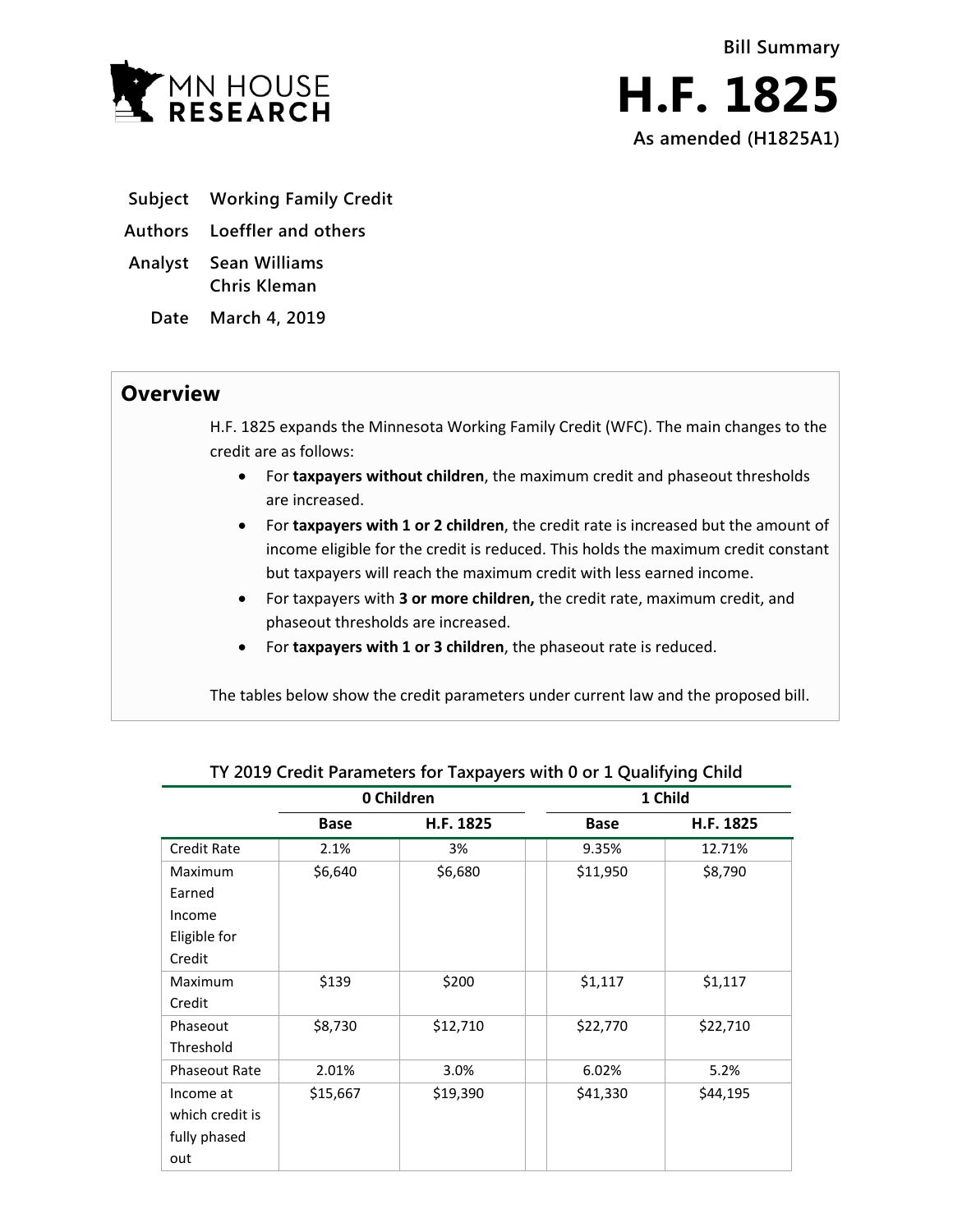|                                                       |             | 2 Children | 3+ Children |                                 |  |  |
|-------------------------------------------------------|-------------|------------|-------------|---------------------------------|--|--|
|                                                       | <b>Base</b> | H.F. 1825  | <b>Base</b> | H.F. 1825                       |  |  |
| <b>Credit Rate</b>                                    | 11%         | 14.94%     | 11%         | 15.78%                          |  |  |
| Maximum<br>Earned<br>Income<br>Eligible for<br>Credit | \$19,600    | \$14,430   | \$19,600    | \$14,870<br>\$2,346<br>\$29,500 |  |  |
| Maximum<br>Credit                                     | \$2,156     | \$2,156    | \$2,156     |                                 |  |  |
| Phaseout<br>Threshold                                 | \$27,000    | \$29,500   | \$27,000    |                                 |  |  |
| <b>Phaseout Rate</b>                                  | 10.82%      | 10.82%     | 10.82%      | 9.07%                           |  |  |
| Income at<br>which credit is<br>fully phased<br>out   | \$46,926    | \$49,425   | \$46,926    | \$55,371                        |  |  |

|  | TY 2019 Credit Parameters for Taxpayers with 2 or More Qualifying Children |  |  |  |
|--|----------------------------------------------------------------------------|--|--|--|
|  |                                                                            |  |  |  |



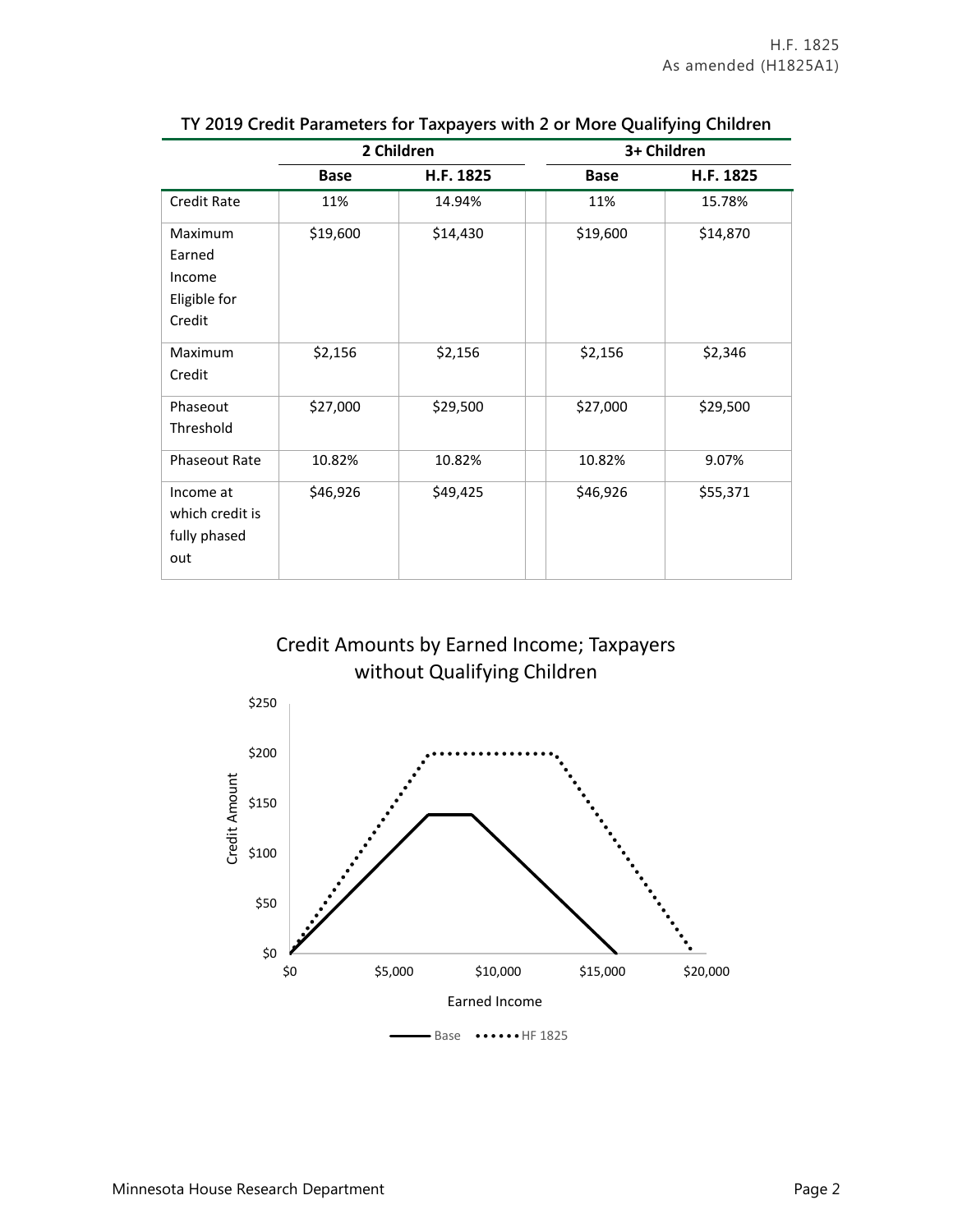